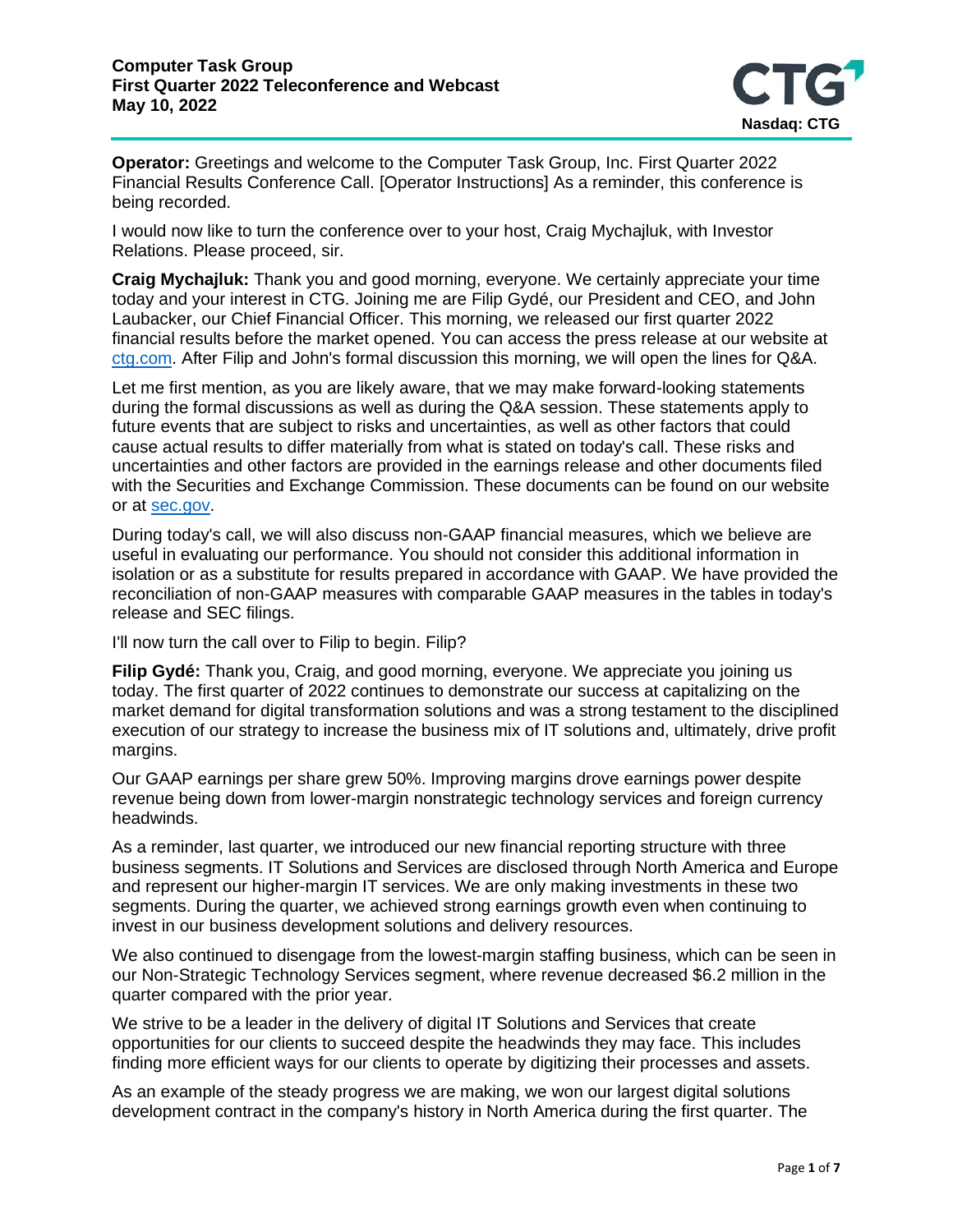

contract will span five years and provides a significant foundation for us to further drive digital IT solutions in the future.

Wins like that result from our people, who are our most important asset and are critical to our success. In a tough and competitive labor environment, we have been successful in adding talent. We continue to advance our colleagues in support of our strategy as we look to strengthen our team to meet the ever-changing needs and challenges of our clients.

We recently promoted Brett Hunt to the newly-formed position of Vice President of Solutions and Delivery for North America. Brett joined CTG in July 2020 after 20 years with HP. In his new role, Brett will be responsible for executing and continuing to evolve CTG solutions and delivery strategy in North America.

I am extremely encouraged with our progress in executing our strategy despite macroeconomic headwinds. Our pipeline of organic opportunities in digital solutions continues to expand and has grown significantly over the past year. Equally important is our focus on acquisitions, where we have a well-defined process that produces a solid pipeline of opportunities.

We believe we have the financial flexibility to execute and acquire companies, but, as always, we will be prudent with our capital allocation. Our acquisition criteria are focused on businesses that provide digital expansion opportunities, have accretive margins and earnings, and look to be a good cultural fit.

As we mentioned on our last earnings call, we anticipated a soft quarter for revenue due to the timing of engagements and lower utilization from a higher rate of illness from COVID variants that impacted the beginning of 2022 on our billable resources. Based on current project timing and opportunities in the pipeline, we expect our quarterly revenue cadence to pick up in the second half of the year.

As we look further out, our objective is to grow IT Solutions and Services revenues in the mid to high single-digits organically and deliver contribution margins for these segments in the midteens. We expect this will enable us to achieve our goal over the next two years of adjusted EBITDA margins increasing to 7% to 8% of revenue.

With that, let me turn it over to John to review our results in more detail. John?

**John Laubacker:** Thank you, Filip, and again, good morning, everyone. Thank you for joining us on today's call.

Consolidated revenue in the first quarter was \$89.4 million, down approximately 8%, or \$7.7 million, of which, \$6.2 million was attributable to the planned disengagement from our Non-Strategic Technology Services business. Foreign currency also had a material and more substantial than expected unfavorable impact in the quarter totaling \$3.1 million.

First-quarter revenue from North America IT Solutions and Services increased nearly 11% to \$20.4 million as this segment captured new customers and opportunities in digital IT solutions, including the 5-year contract that Filip previously mentioned.

Revenue from our Europe IT Solutions and Services segment was \$42.5 million, down \$3.5 million, largely due to a client internalizing a project for about 20 resources during the quarter and the continued impact of unfavorable foreign currency translation. Excluding foreign currency, revenue for this segment would have declined approximately 1%. We expect the impact of the client internalizing a project to total more than EUR 1 million by the end of 2022. This change does not indicate a problem or concern with the client but rather the client's desire to internalize the resources.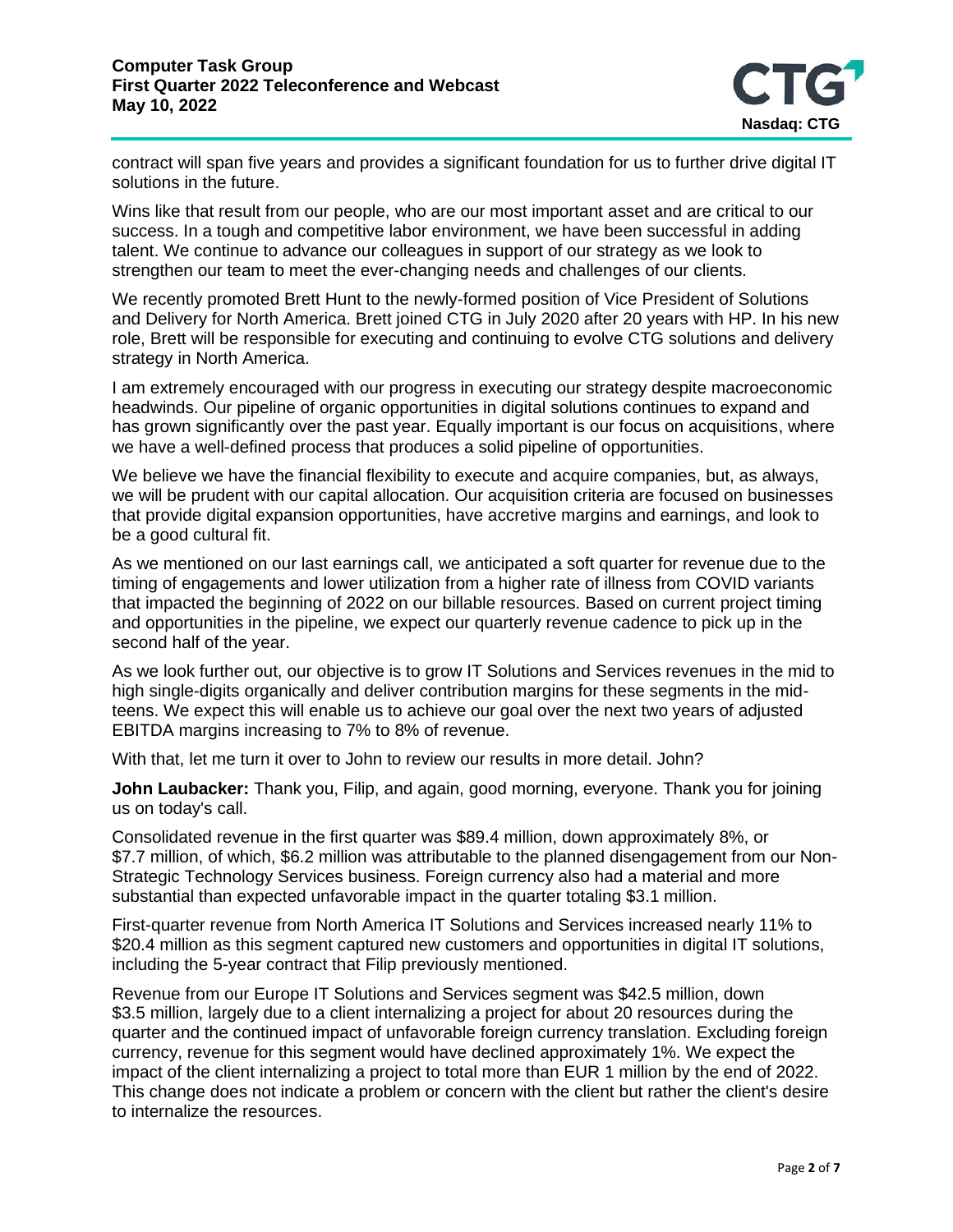

As a result of the changing revenue mix, largely driven by North America, our margin profile and profitability improved measurably during the quarter. Consolidated gross profit was \$20.6 million, which equaled a 23% margin. This was 160 basis points higher than last year's first quarter and 340 basis points higher than the two year-ago period.

For IT Solutions and Services, North America gross margin increased 100 basis points to 33.6%, while Europe gross margin expanded 30 basis points to 24.7%. Both segments reflect the increased mix of higher-margin IT Solutions and Services revenue. While we continue to disengage from the lowest-margin projects in Non-Strategic Technology Services, that segment has also seen a steady improvement in margins.

SG&A expense in the first quarter of 2022 was \$17.4 million, or 19.5% of revenue, representing a nominal increase of 30 basis points versus the year-ago period. GAAP operating income increased 52% to \$3.2 million, or an operating margin of 3.6%, up 140 basis points.

Non-GAAP operating income, which includes \$262,000 of acquisition-related expenses, was \$3.5 million, or 3.9% of revenue, up 110 basis points. We achieved net income of \$2.2 million, or \$0.15 per diluted share, in the quarter compared with \$1.5 million, or \$0.10 per diluted share, in the first quarter of 2021. That's a 50% increase in earnings per share year-over-year.

Non-GAAP EPS was \$0.16 per diluted share compared with \$0.13 in the year-ago period. In keeping with our improved margin profile, the adjusted EBITDA margin improved 100 basis points to 4.8% in the quarter.

CTG's total headcount at the end of the quarter was approximately 3,250, of which 89% was billable. This compares with 90% billable during the prior-year period.

Turning to our balance sheet and cash flow. Cash and cash equivalents were \$38.7 million, up \$3.1 million or approximately 9% from year-end 2021. Cash provided by operations was \$4.4 million, nearly double last year's comparable period. There was no outstanding debt at quarter-end.

As we noted in the release, macroeconomic conditions in the European Union have significantly decreased the value of the euro, and we do not see this reversing in the short term. As a result, we are reducing our annual revenue guidance by \$15 million, solely due to foreign currency exchange. We now expect our revenue for 2022 to range from \$360 million to \$380 million. This revised level still reflects the approximate \$25 million to \$35 million impact from the disengagement from Non-Strategic Technology Services this year.

Importantly, we remain on track to achieve our earnings growth this year as the continued transformation of the business mix, the higher-margin IT solutions, is expected to drive non-GAAP diluted earnings per share ranging from \$0.64 to \$0.72 per diluted share.

That completes our prepared remarks. Maria, could you please open the call for questions?

**Operator:** [Operator Instructions] Our first question comes from Kevin Liu with K. Liu & Company LLC.

**Kevin Liu:** Nice job on the margins. I wanted to touch on Europe. First, you mentioned the client that's internalizing some resources there. Can you talk about whether the full impact of the EUR 1 million was recorded within the first quarter or if that's spread out over the course of the year?

And then, maybe more generally, it seems like most of the revenue guidance is just purely due to FX. Could you speak to the broader demand environment you're seeing in Europe, given some of the macro noise out there and whether you expect to maybe return to growth on a constant currency basis later this year? That would be helpful.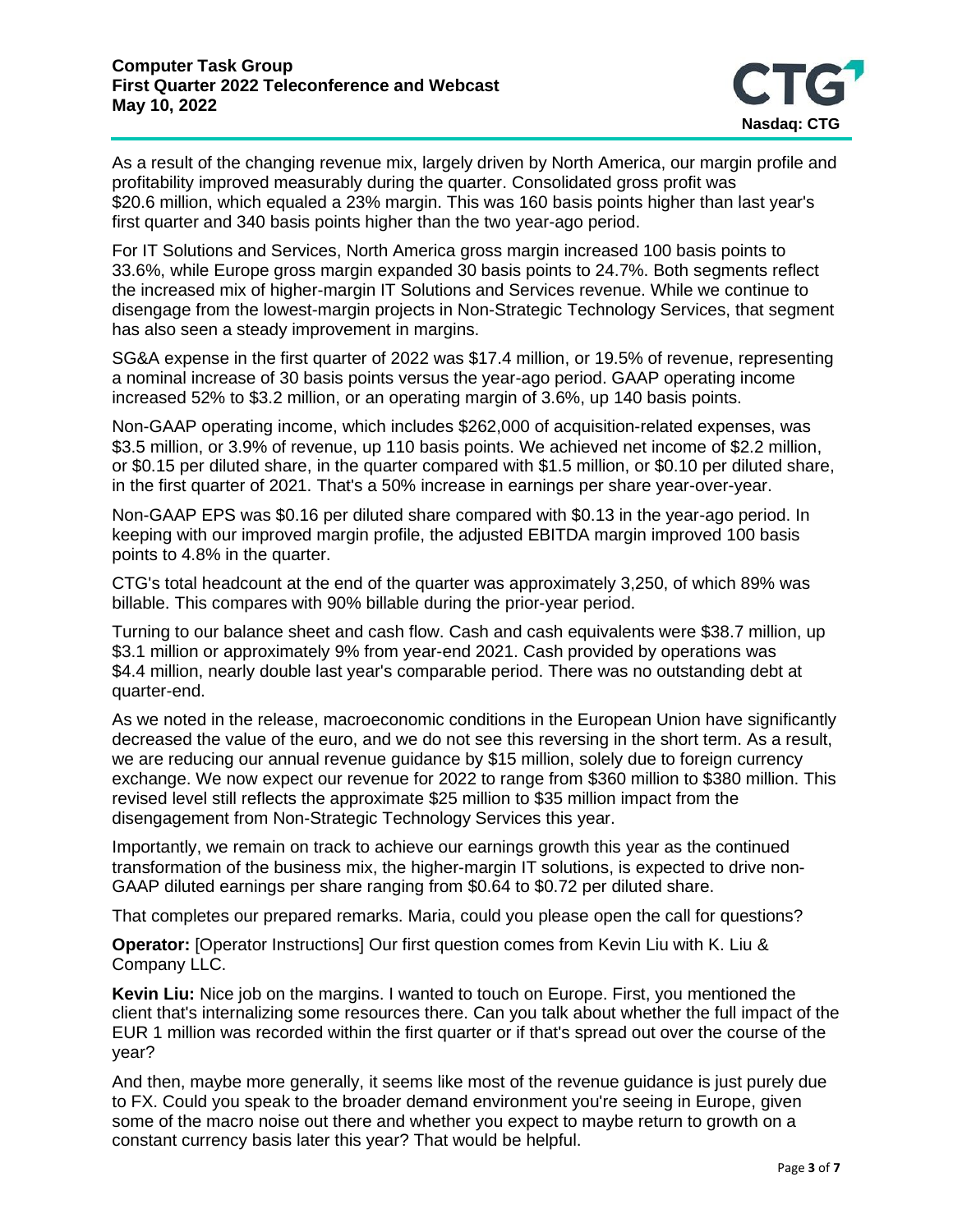

John Laubacker: Sure. Kevin, I'll address the financial pieces, and Filip, if you want to talk about the macro environment, that would be great. The internalization of the projects that we had were clients who just decided to internalize those resources, we expect that to be EUR 1 million throughout the year. So, that was not all in the first quarter, but it started in Q1 and then will distribute evenly, we think, throughout the rest of the year. So, that EUR 1 million reflects the entire year, certainly not just in the first quarter.

Relative to growth overall and just the numbers themselves, as you know, part of our plan has been to strategically disengage from the lowest-margin staffing projects over the past couple of years. So, we have \$25 million to \$35 million, we think, within our guidance as far as revenue that will come out of the process from where it has been last year. That number, Kevin, has been \$20 million to \$30 million over the past two years, and that's sort of what guides us to say \$25 million to \$35 million overall for this year.

**Kevin Liu:** Actually, I was focusing more so on the Europe piece. It doesn't sound like you see too much going on from just a macro standpoint. It seems like it's all FX. So, maybe if we look on a constant currency basis or an operating basis, are you expecting to be able to return the European business to growth in the back half of the year, or is there any concern that the macro hinders demand for those services there?

**Filip Gydé:** Well, regarding the macroeconomic headwinds and, of course, the Russia-Ukraine conflict, we have not experienced any significant impact. We don't have any delivery centers in Ukraine. That has been a popular place for nearshore delivery centers in Europe, but we were not affected by that.

We do see some headwinds as a result of two things: first, the high inflation; the cost of energy, to name one, but the inflation is on everything. It is on labor, too, and the uncertainty associated with the conflict, but, at this moment, Kevin, I can only say that our pipeline is solid. When we say that we see our revenue cadence picking up in the second half of the year, that's definitely true for Europe too. Those are our expectations.

**Kevin Liu:** That's great to hear. And then, I wanted to touch on the big win you talked about for North America. Can you give anything in terms of the size, perhaps on an annual basis, that you'd expect, how much you got here in the first quarter and whether you see similar opportunities in the North America pipeline?

**Filip Gydé:** Our view alluding to the largest win we have had in North America or more generally?

**Kevin Liu:** The largest one you talked about or announced on the call.

**Filip Gydé:** Well, this is a very nice win, and it offers a lot of perspective. It's a digital application development modernization. It's using DevOps and Agile principles, so it's at the core of the client's business. It's in the manufacturing industry, and it's really about transforming the way this client ships its products to their clients.

We have had this client for a number of years, but this is now about modernizing the technology, transforming the business processes, and expanding the scope of services we were used to delivering to the client. We will also utilize this project to expand and drive our offshore capabilities in digital solutions and definitely use the knowledge and experience we gain here to sell and deliver similar services to other clients. So, it's a very important win in our transformation into a digital solutions company.

**Kevin Liu:** Is this typical of the deals you're seeing in the pipeline today as well? Could you talk about the overall size of that and your confidence level in converting those to deals over the course of the year?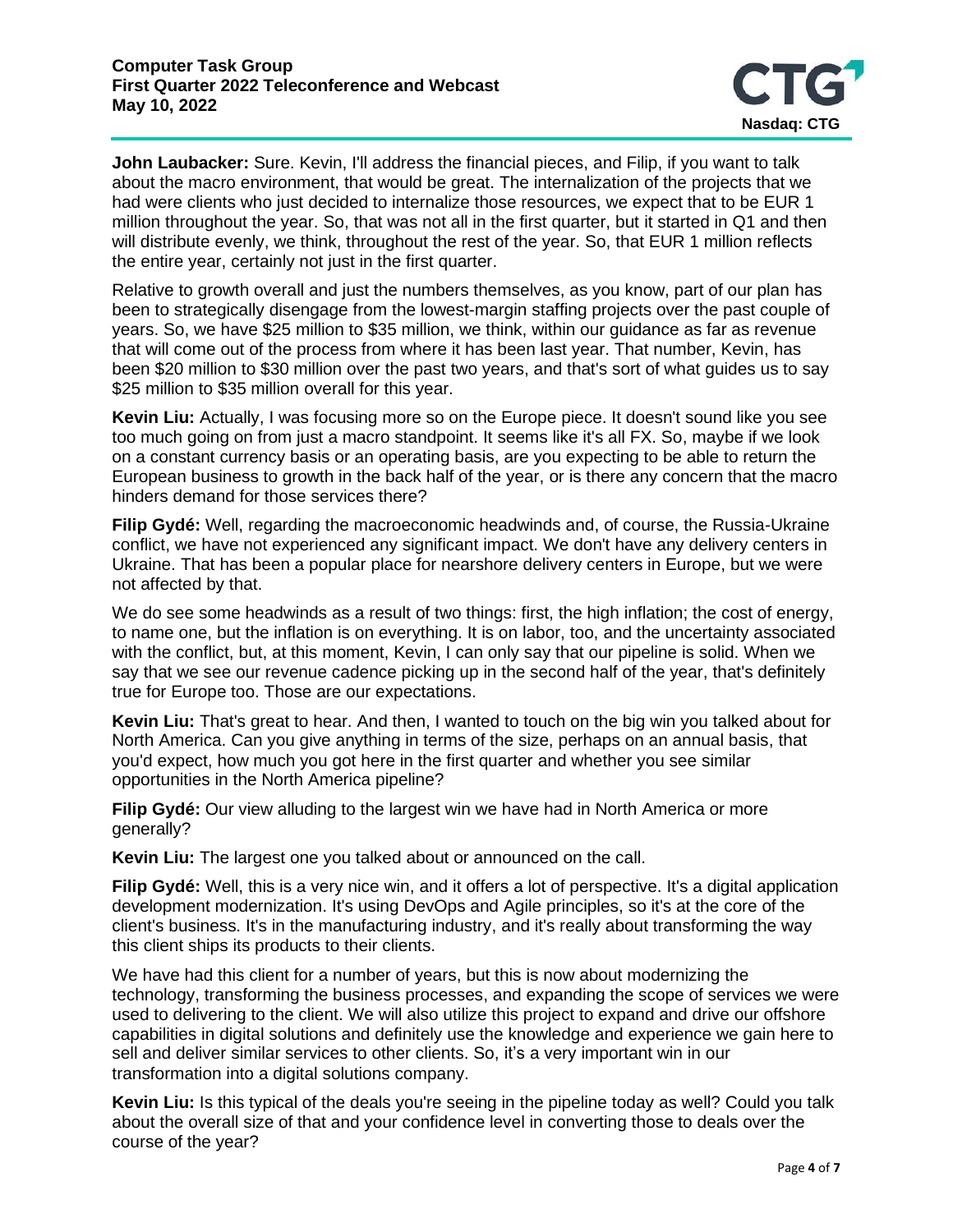

**Filip Gydé:** We see a lot of digital transformation items in almost all of the areas of focus in our pipeline. Agile and DevSecOps is definitely the area with a lot of traction, but the same is true for intelligent automation. You can't think of digital transformation without cloud computing, and when you say DevSecOps and development modernization, we are also talking about automated testing. So, we see good solid opportunities in all those parts of the pipeline.

And yes, we see our pipeline as healthy and significantly improved from just a year ago. Last quarter, I told you that we saw the throughput moving up, increasing in speed; and now, we see the pipeline increasing in the longer term, so that's why we're optimistic about the second half of the year.

**Kevin Liu:** That's great. Good luck as you move through the year.

**Operator:** [Operator Instructions] Our next question comes from Marc Riddick with Sidoti & Company.

**Marc Riddick:** I want to follow up on that. With what you're seeing in the pipeline, can you talk about what that looks like for your visibility into what you're seeing now versus maybe a year or two ago?

**Filip Gydé:** Well, normally, Marc, in any given year, we have a very high percentage of repeat business. Normally, 80% of our business is repeated in the next year. That's not all on a contract basis. That's just on loyalty and the testament to the good work our people are delivering with our clients, so our visibility into the business going forward is always solid because of that retainability.

Looking at the pipeline, like I said, we see a little bit of a headwind in Europe because of the uncertainty of the conflict and the inflation, but it's growing. I can only say it's a lot bigger than it was last year, which increases our revenue visibility for the remainder of the year.

**Marc Riddick:** Excellent. And then, I wanted to shift gears to the revenue mix by vertical and put aside the new contract win in manufacturing for a moment. I was wondering if you're seeing other shifts in activity with any verticals that are maybe being a little more aggressive than others at this point.

**Filip Gydé:** I wouldn't say so, Marc. The beauty of digital transformation is that it's valid for all industries. It's solid for industries; it's solid for the government. We have a strong focus on health care, energy, government, and European government, specifically in financial services. That now, together with this major win in manufacturing, is giving us a good spread over the four or five very important industries, and I couldn't say that there is one specifically hotter than the other at this moment.

**Marc Riddick:** Okay. Great. And then shifting gears to the potential for hiring and adding headcount. What should we be thinking about for the remainder of the year and potential target areas?

**Filip Gydé:** Obviously, we're focusing on hiring talent in the digital space. We're focusing on experts but also on solution architects. Solution architects are the people who are helping our clients to design their new processes, their new ways of liking manufacturing and shipping the goods to the clients, so that is definitely a focus. We know that the war for talent is only getting harder. That's just the fact.

Looking at our position, I think we are very well positioned. We have "Great Places to Work" certification in every location where we work, which is a huge recruitment factor in two ways. It attracts new people, because they like to work for a company that's striving to be a great place to work, but also, our own staff is referring a lot of their friends and colleagues to us. Those are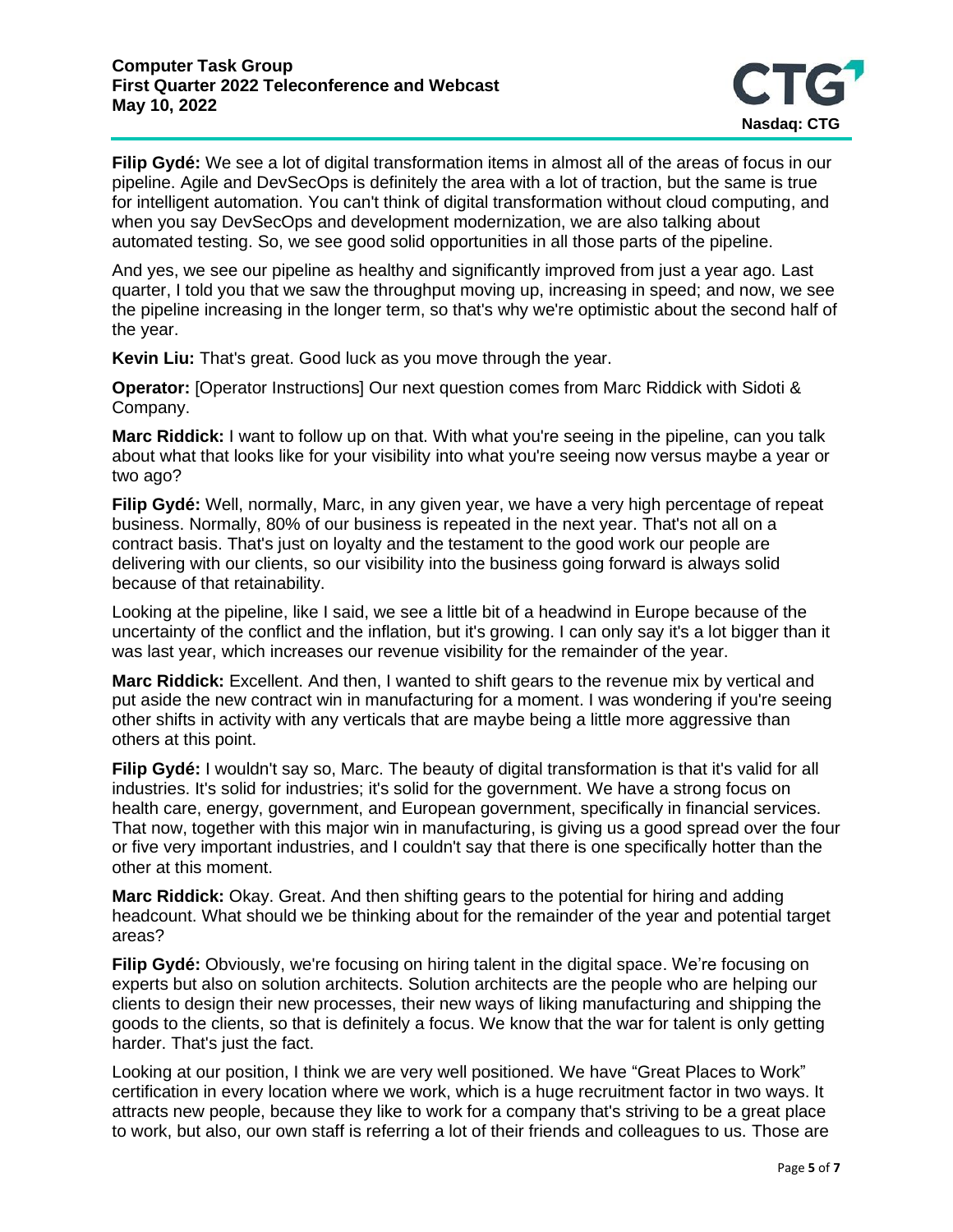

just the best hires you can find, because you know the people are coming for the culture. You know they're being supported by somebody who's already there, and we see that the retention of those people is just so much higher than average.

Besides that, we're focusing very hard on growing our own talent with junior classes, so we're hiring people fresh out of school and putting them through our CTG economy, which could be in testing, DevOps or robotic process automation. It's a different curriculum that we have there. Obviously, we're also looking at our global delivery network, where we're growing our presence in both India and Colombia, and, not to forget, our crowd testing capability that we have acquired through the acquisition in 2020 of StarDust. That is adding a network of more than 3,000 testers worldwide. So, it's not easy. It's very competitive, but I think we're in a good position.

**Marc Riddick:** Great. And then, last one for me. I know that the revenue mix is improved to boost margins, which is certainly moving in the right direction for the strategy. Could you talk about what you're seeing with discretionary expenses? Are you beginning to see more travel, or do you need it to generate business? Has that begun to happen or not yet?

**Filip Gydé:** Luckily, we see travel is happening a little bit again. It's still very limited, but we know that to be effective in the sales process, there is nothing that replaces an in-person meeting with the clients. We also see that clients are still hesitant or maybe looking at adopting a new model for that. So it's not happening as frequently as it happened before, and I don't think it will come back entirely.

On the other side, looking at our own internal traveling to collaborate, we have some of that, but with all the tools and the whole digital revolution that our own sector went through, we are very aware of the loss of time and the expenses that come with traveling, so we use that very wisely.

I think, Marc, that's definitely not even going to come back to half of what it was before. I don't see that happening. We're going to hybrid, and there are different solutions for many of the meetings now.

**Operator:** Our next question comes from George Melas with MKH Management Company.

**George Melas-Kyriazi:** About your go-to-market strategy, with the greater clarity about your strategy focusing on IT solutions, are you going to market somewhat differently versus, let's say, a year ago or two years ago? Are you targeting larger projects, more complex projects, or new verticals? Is there some change, or has it just been very more or less the same?

**Filip Gydé:** That's a very good question, George. Thank you for that. I would say, in general, that we're not going for necessarily more complex projects in the technology sphere. Obviously, it's different technology now than it was a couple of years ago, but we're now going more into projects that start at the business level, and I'm going to take the same example of that large win. We need to totally transform the way we ship our goods to our customers and how we do that.

So, we start to concentrate on the more business objective level than before, where we were staying more in the technology and the realization only. That being said, it also means that we are sticking to the industries where we are very strong. To do that, you have to know the business knowledge and speak the client's language. That's why having loyal clients in those four or five industries where we are strong makes a difference. They know we don't only speak the language of their sector; we speak *their* language and understand them because we have been with them for a long time.